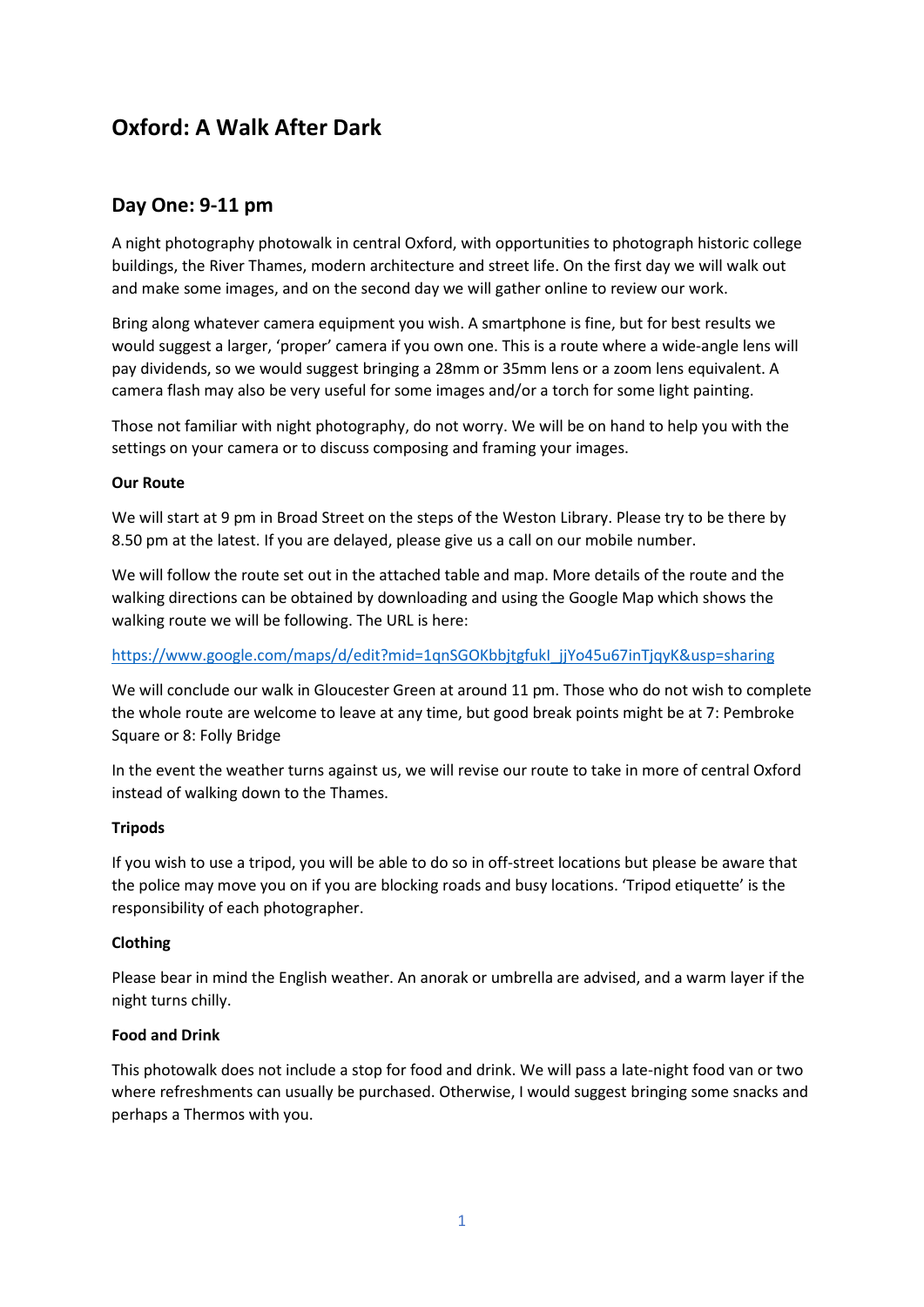### **Equipment**

Please bring with you a fully charged smartphone, some money (enough for snacks and the journey home), spare photocards and batteries for your camera, a torch and ID such as a driving licence.

## **SAFETY**

So that we all enjoy a safe and interesting walk, please note the following:

- 1. We will need your full name and contact number *before* the start of the walk. Without these, you cannot join our group. If anyone becomes separated from the group, please call the group leader to let them know where you are.
- 2. Please ensure that a member of your family knows where you are on the evening and what time to expect you home.
- 3. A short part of our walk will be along the Thames. There is no balustrade along the footpath and river banks can be dangerous, especially in the dark. Please take care not to get close to the bank or wander off on your own. It is very important that you bring a torch with you. If a street light is not working, you may easily need it.
- 4. If you wish to leave before the end of the walk, then you must let the group leader know so that we can be sure you are not lost.

At the end of the walk, in Gloucester Green, we will check numbers and sign everyone out.

## **Day Two: 6-8 pm**

We will meet at 6-8 pm on Zoom to share our experiences and images from the previous evening.

Please have ready up to six images that you would like to share with the group, but if you do not have images you would like to share it is still absolutely fine to join us. We will have a round-table discussion in which you will have a chance to present your work, look at editing and sequencing an image portfolio, and to discuss photography after dark generally and its leading practitioners over the years. At the end of the discussion we will each select two of our own images. These will be added to a group image portfolio on Facebook and our website.

This photowalk will have covered only a small part of central Oxford. If people are interested, we can also discuss a second trip to a different part of the city, such as evening along the St Clements and the Cowley Road, or north towards Jericho and St Giles.

We will email or text you the Zoom address for our meeting after the photowalk on Day One.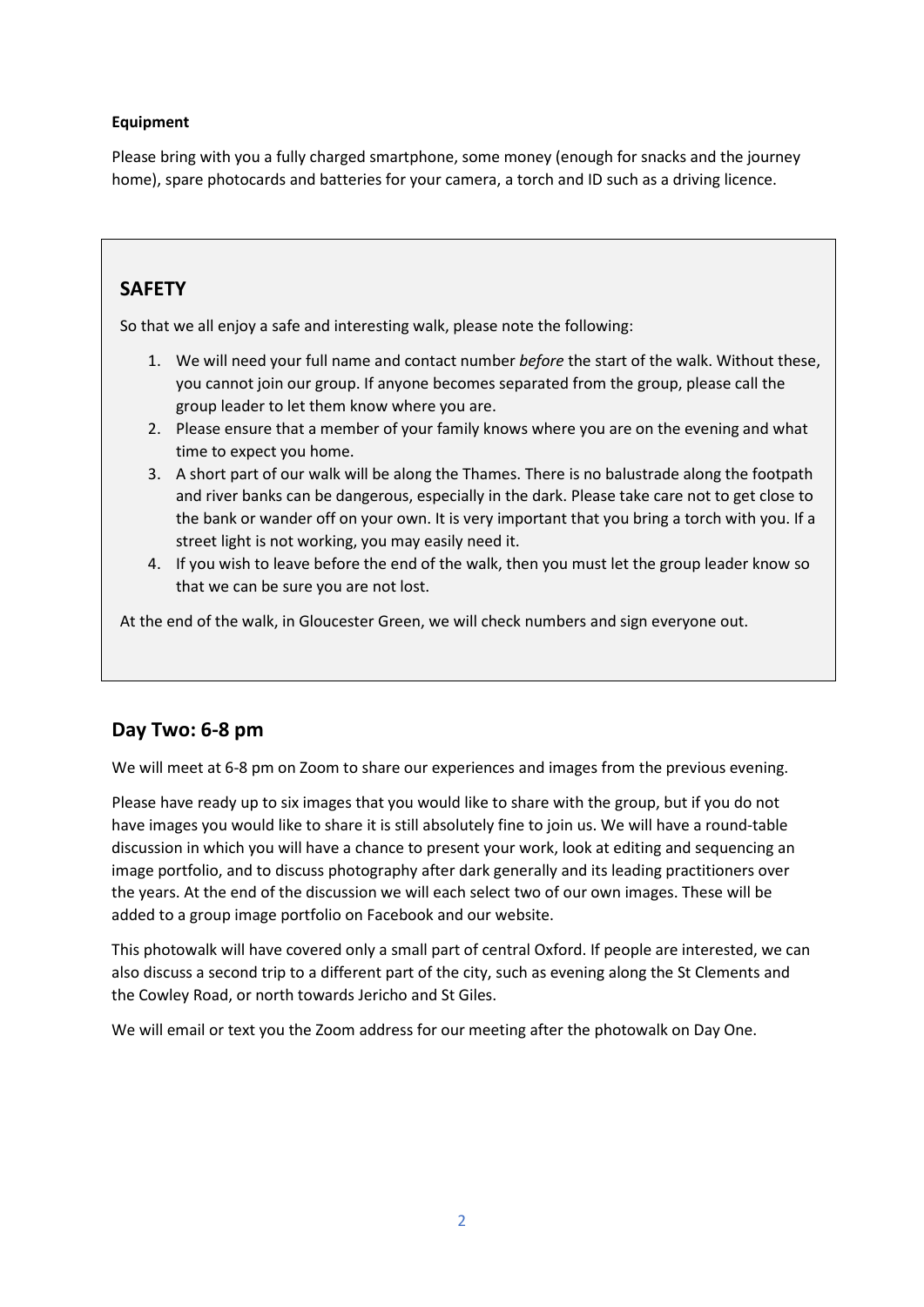# **Our Route**

# *See attached map*

| <b>STOP</b>                  | <b>POINTS OF INTEREST</b>                                                            |
|------------------------------|--------------------------------------------------------------------------------------|
| 1: Broad Street 9pm          | We meet on the steps of the Weston Library in Broad Street at 9 pm                   |
| 2: New College Lane          | The Sheldonian, the Bridge of Sighs, the Bodleian Library                            |
| 3: Radcliffe Square          | The Radcliffe Camera, the Bodleian Library, All Souls, Brasenose, the<br>City Church |
| 4: Oxford High Street        | All Souls, Oxford High Street                                                        |
| 5: Merton Street             | Merton Street, Magpie Lane, Merton College, Christ Church, Corpus<br>Christi College |
| 6: Oriel Square              | Oriel College, Christ Church                                                         |
| 7: Pembroke Square           | Tom Tower, Pembroke College                                                          |
| 8: Folly Bridge              | Folly Bridge and the River Thames                                                    |
| 9: Friar's Wharf             | The River Thames, and the footbridge at Friar's Wharf                                |
| 10: Thames Street            | The Westgate complex                                                                 |
| 11: Paradise Street          | The Mill Stream and Oxford Castle                                                    |
| 12: Gloucester Green<br>11pm | Gloucester Green, Nuffield and Worcester Colleges. We end here at<br>approx. 11 pm.  |

*The route can be downloaded to your smartphone from Google Maps at this URL;* [https://www.google.com/maps/d/edit?mid=1qnSGOKbbjtgfukI\\_jjYo45u67inTjqyK&usp=sharing](https://www.google.com/maps/d/edit?mid=1qnSGOKbbjtgfukI_jjYo45u67inTjqyK&usp=sharing)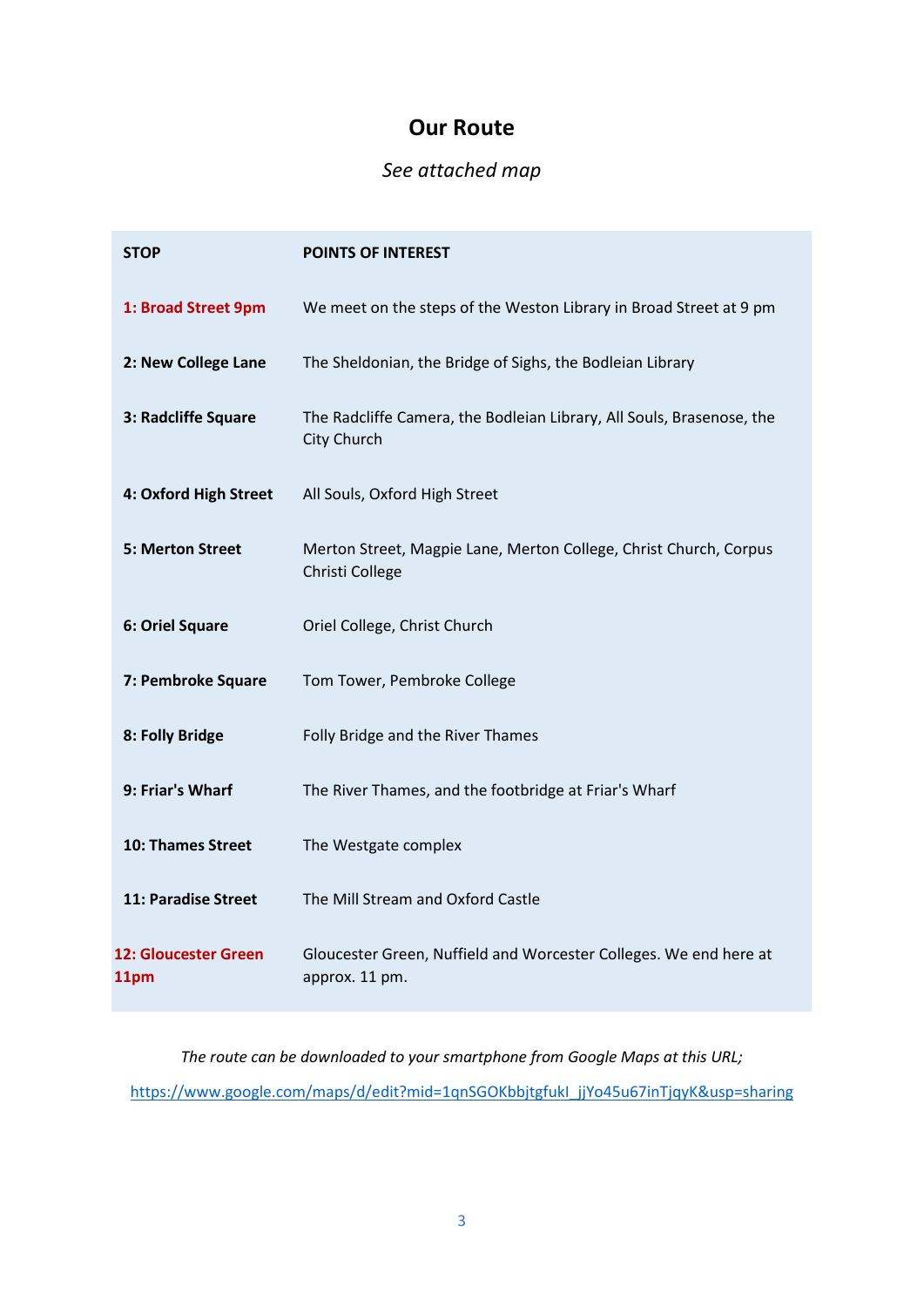# **Contact Details**

Please keep the following to hand should you need to contact us:

## **Mark Crean**

Mobile: 123435 67890 Email: [mark@markcrean.photography](mailto:mark@markcrean.photography) Website[: www.markcrean.photography](www.markcrean.photography)